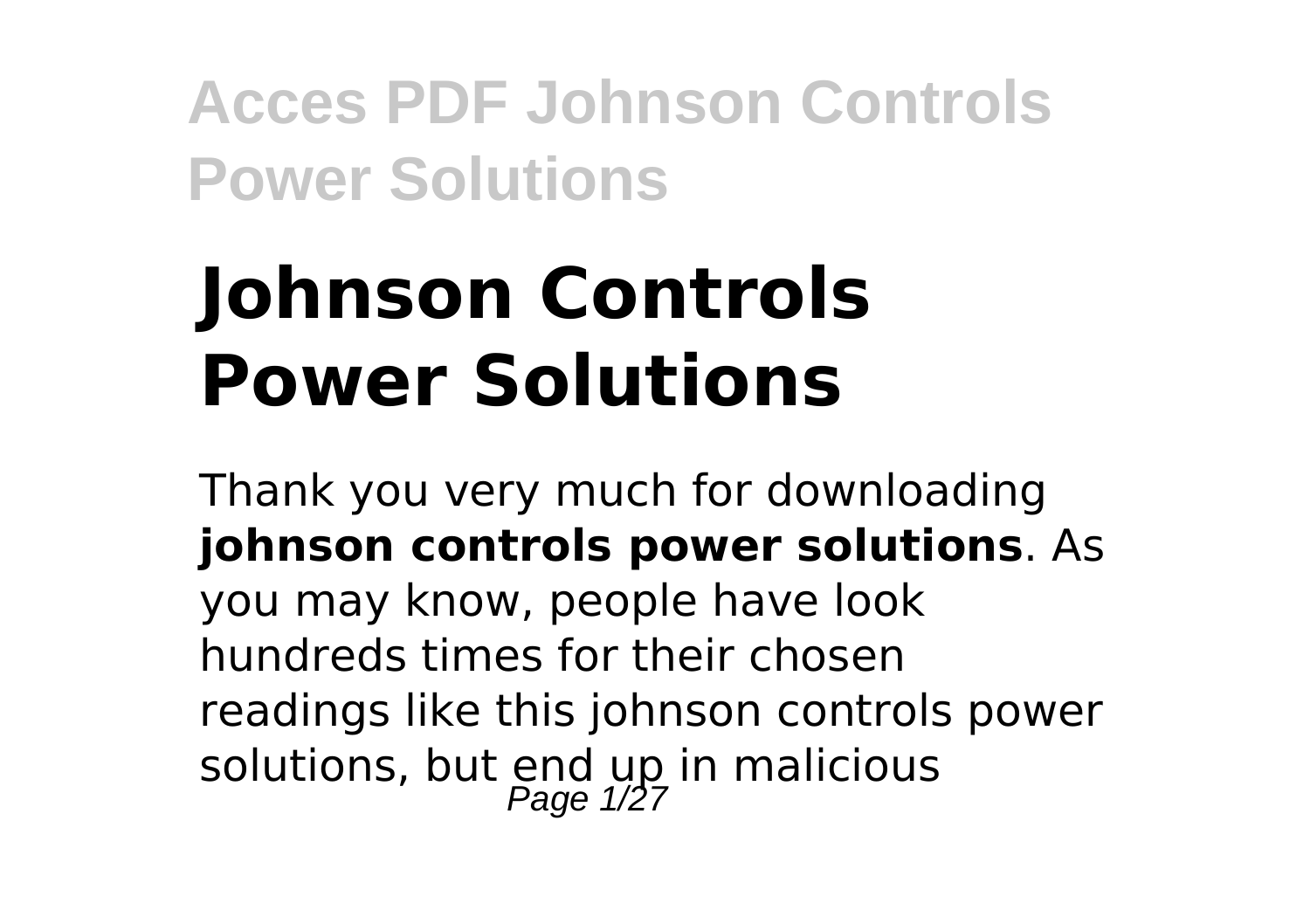downloads.

Rather than enjoying a good book with a cup of coffee in the afternoon, instead they are facing with some malicious virus inside their computer.

johnson controls power solutions is available in our digital library an online access to it is set as public so you can

Page 2/27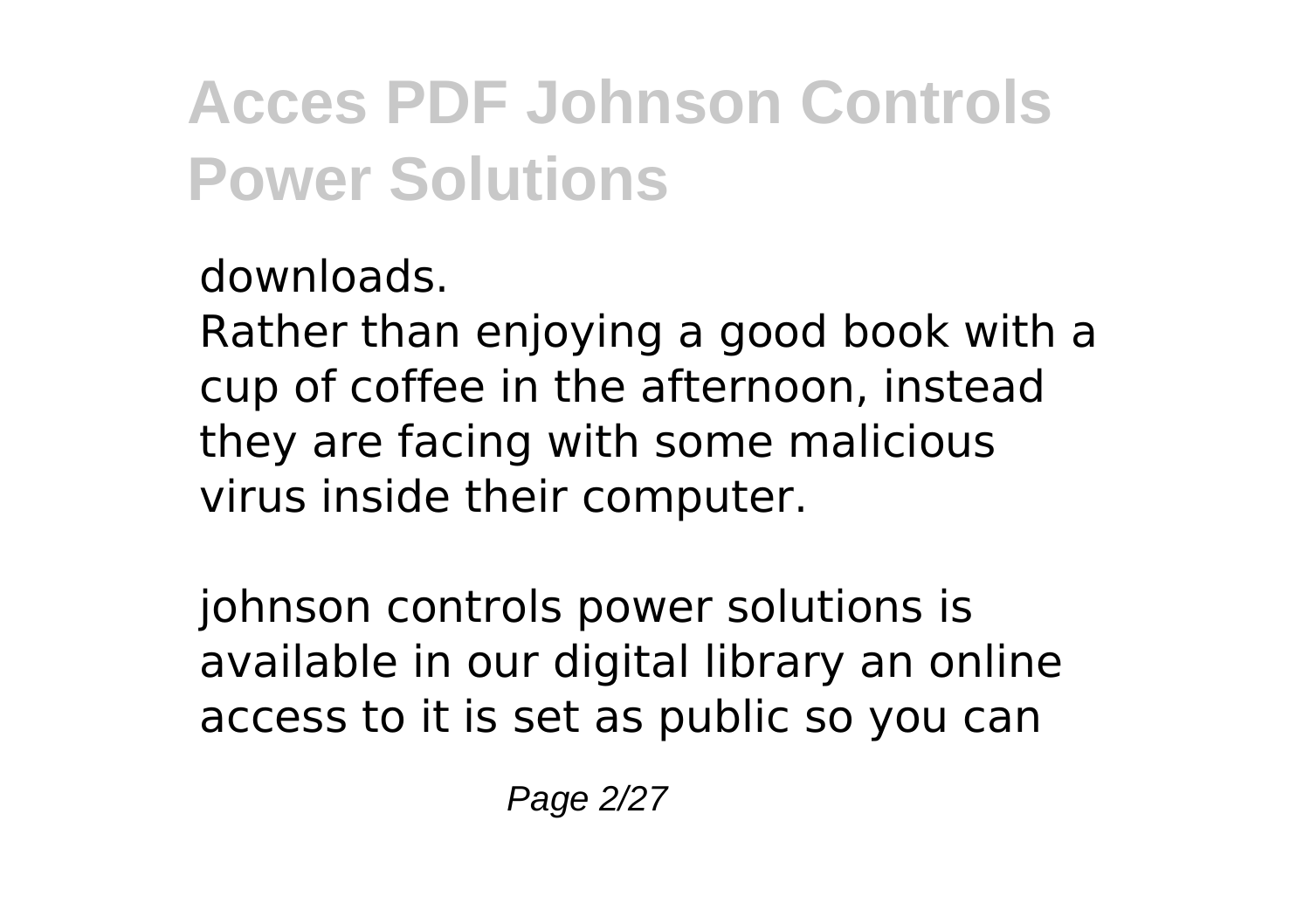get it instantly.

Our books collection saves in multiple locations, allowing you to get the most less latency time to download any of our books like this one.

Merely said, the johnson controls power solutions is universally compatible with any devices to read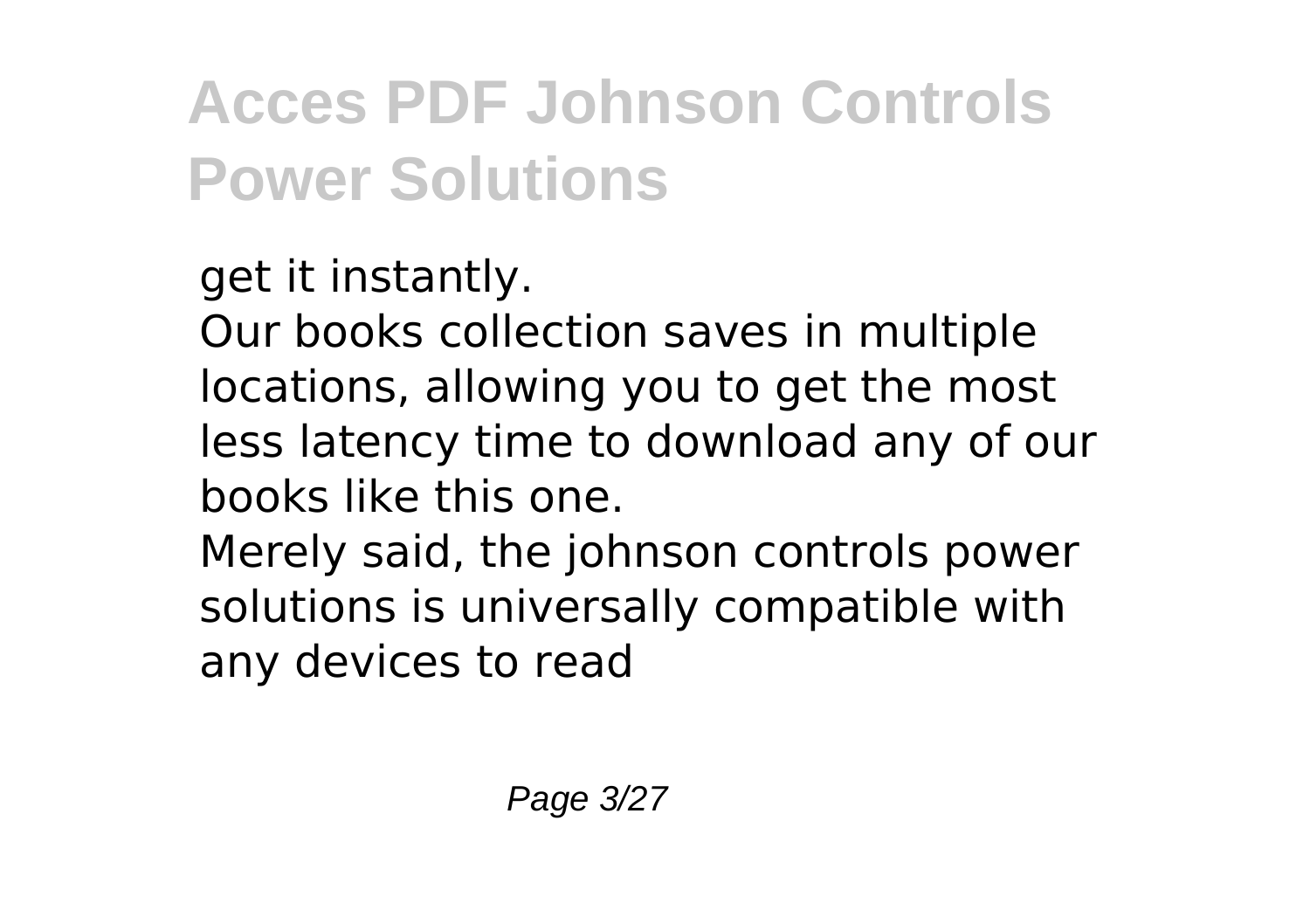Free Kindle Books and Tips is another source for free Kindle books but discounted books are also mixed in every day.

### **Johnson Controls Power Solutions**

Johnson Controls released the results of its 2019 Global Energy Efficiency Indicator survey, which found that 75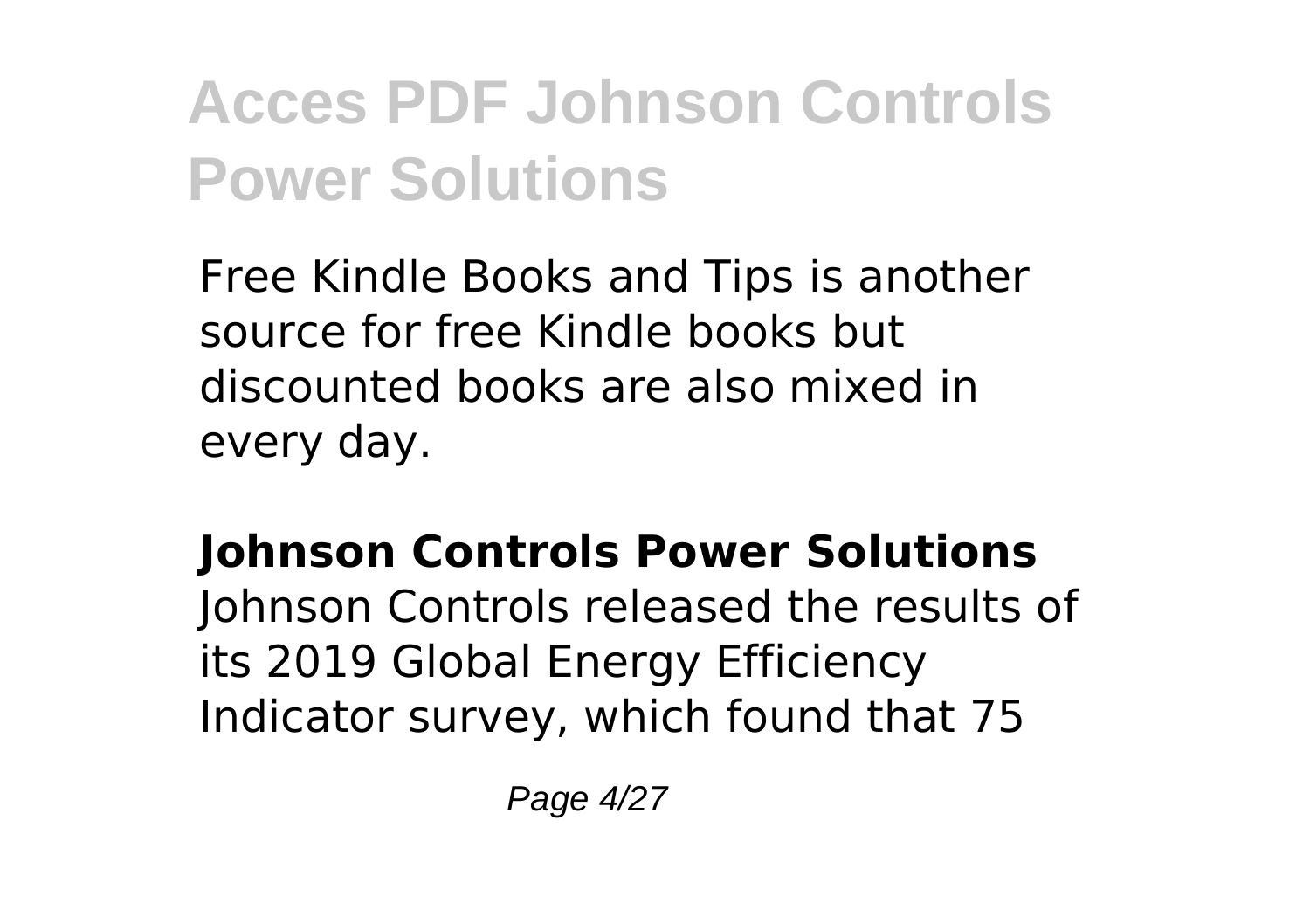percent of surveyed organizations plan to increase their investment in energy efficiency, renewable energy, and smart building technology—a 16 percent increase over 2018.

#### **Johnson Controls**

Johnson Controls' Power Solutions business is a world-leader working in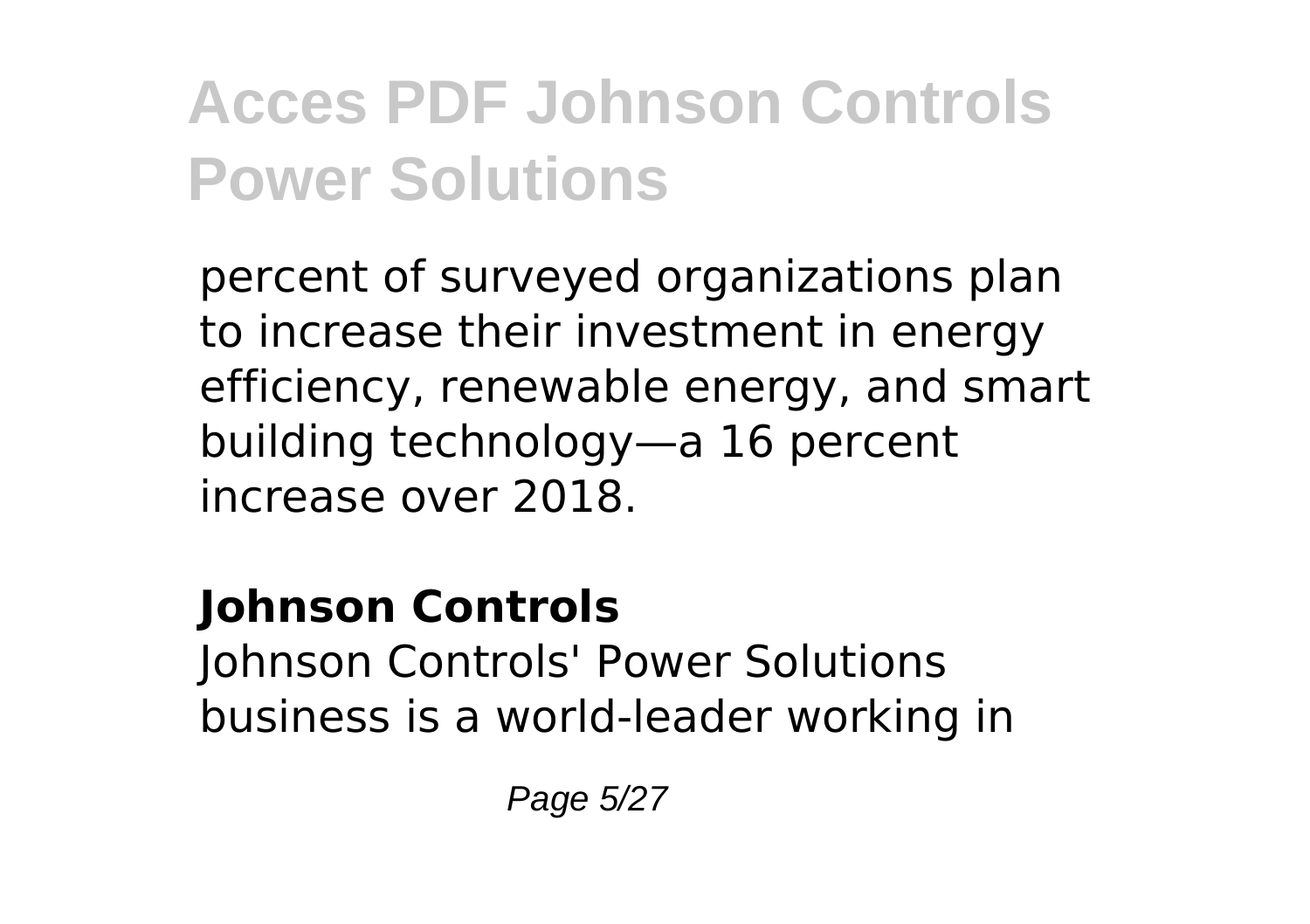partnership with its customers to meet increasing electrification requirements in vehicles. Our 15,000 Power Solutions employees create, manufacture, and distribute the most advanced battery technologies for virtually every type of vehicle.

### **Johnson Controls Announces**

Page 6/27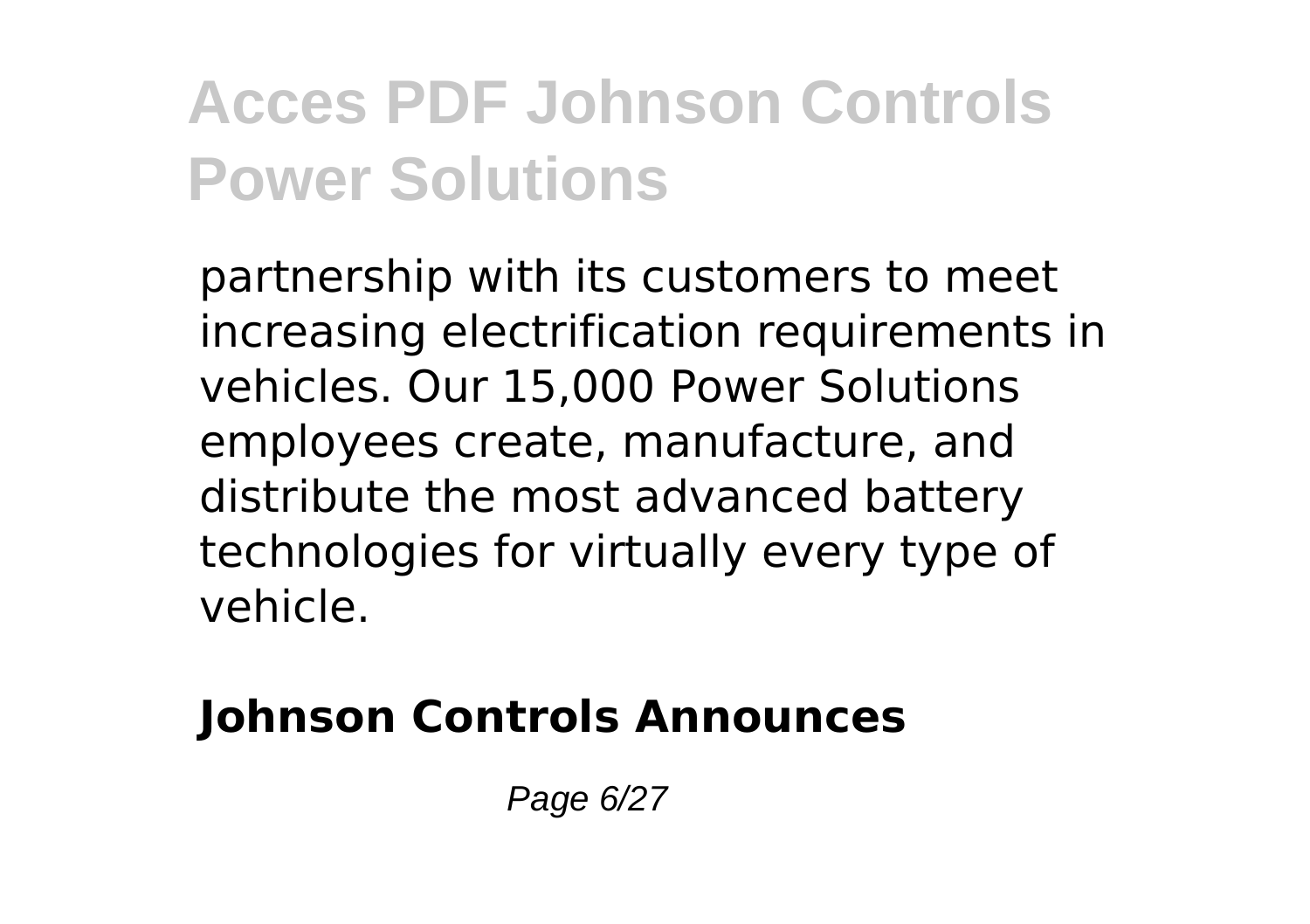#### **Agreement To Sell Power ...** Johnson Controls International plc's

Power Solutions business is officially an independent entity. The former Power Solutions, which was sold to Canadian firm Brookfield Business Partners LP in a

### **Johnson Controls Power Solutions**

Page 7/27

...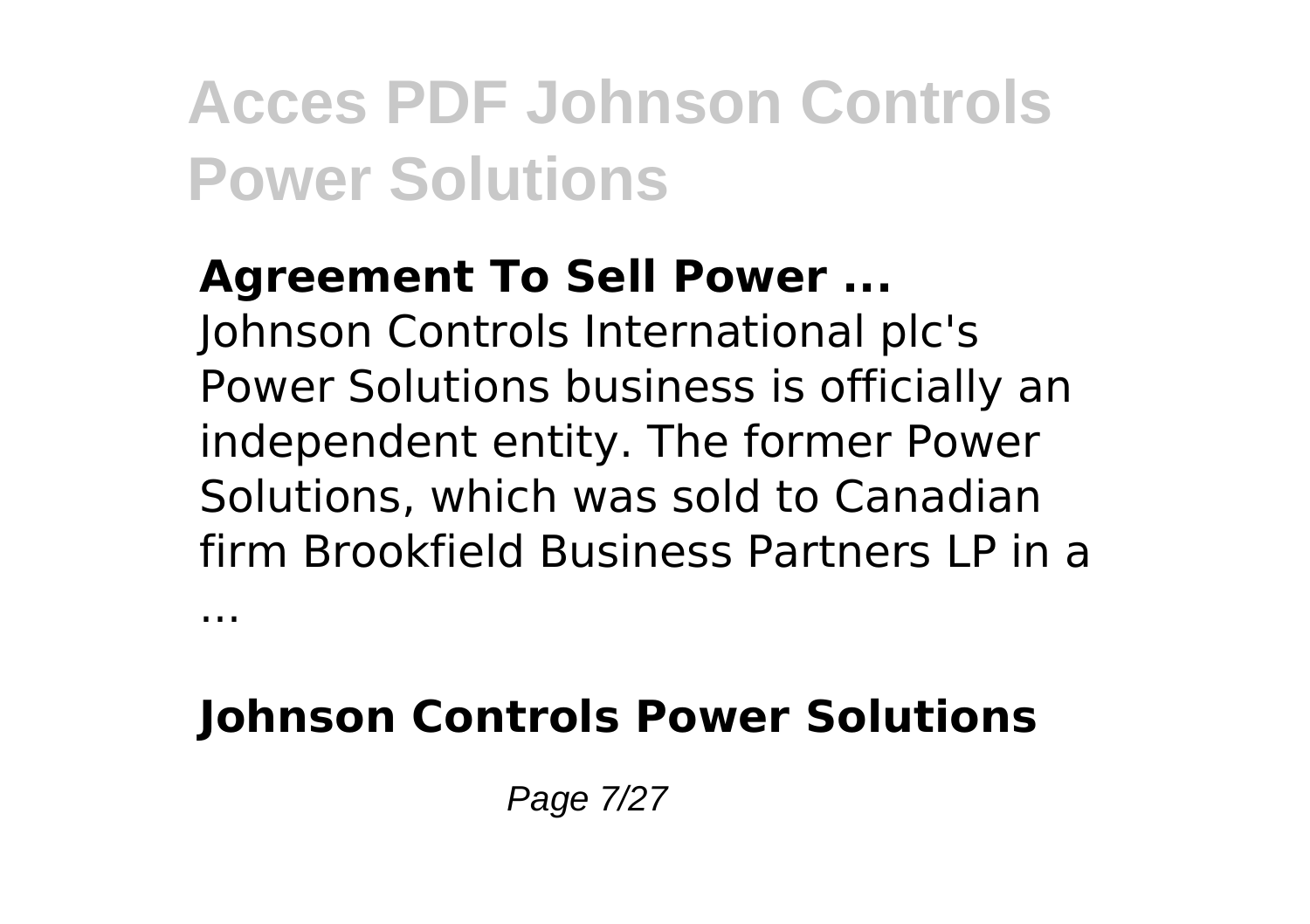### **launches as Clarios ...**

The Johnson Controls Power Solutions business becomes a new entity, positioned to capitalize on growing global power demands. Advertisement. By. aftermarketNews Staff. on. May 1, 2019.

### **Johnson Controls Power Solutions Is**

Page 8/27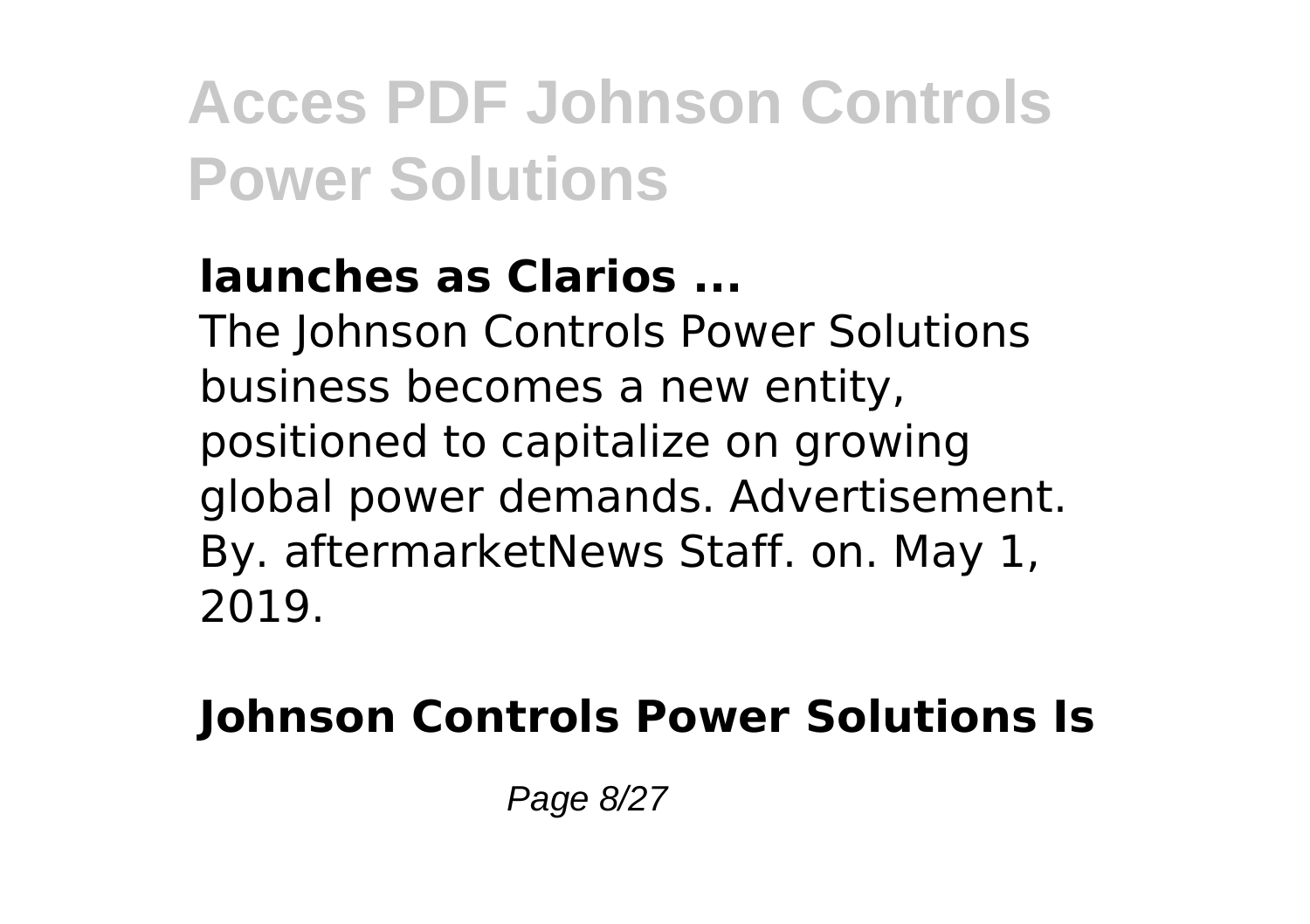### **Now Clarios**

Johnson Controls International Plc <JCI.N> said on Tuesday it would sell its power solutions business, which makes car batteries, to investment firm Brookfield Business Partners L.P., in a cash ...

### **Johnson Controls sells its power**

Page 9/27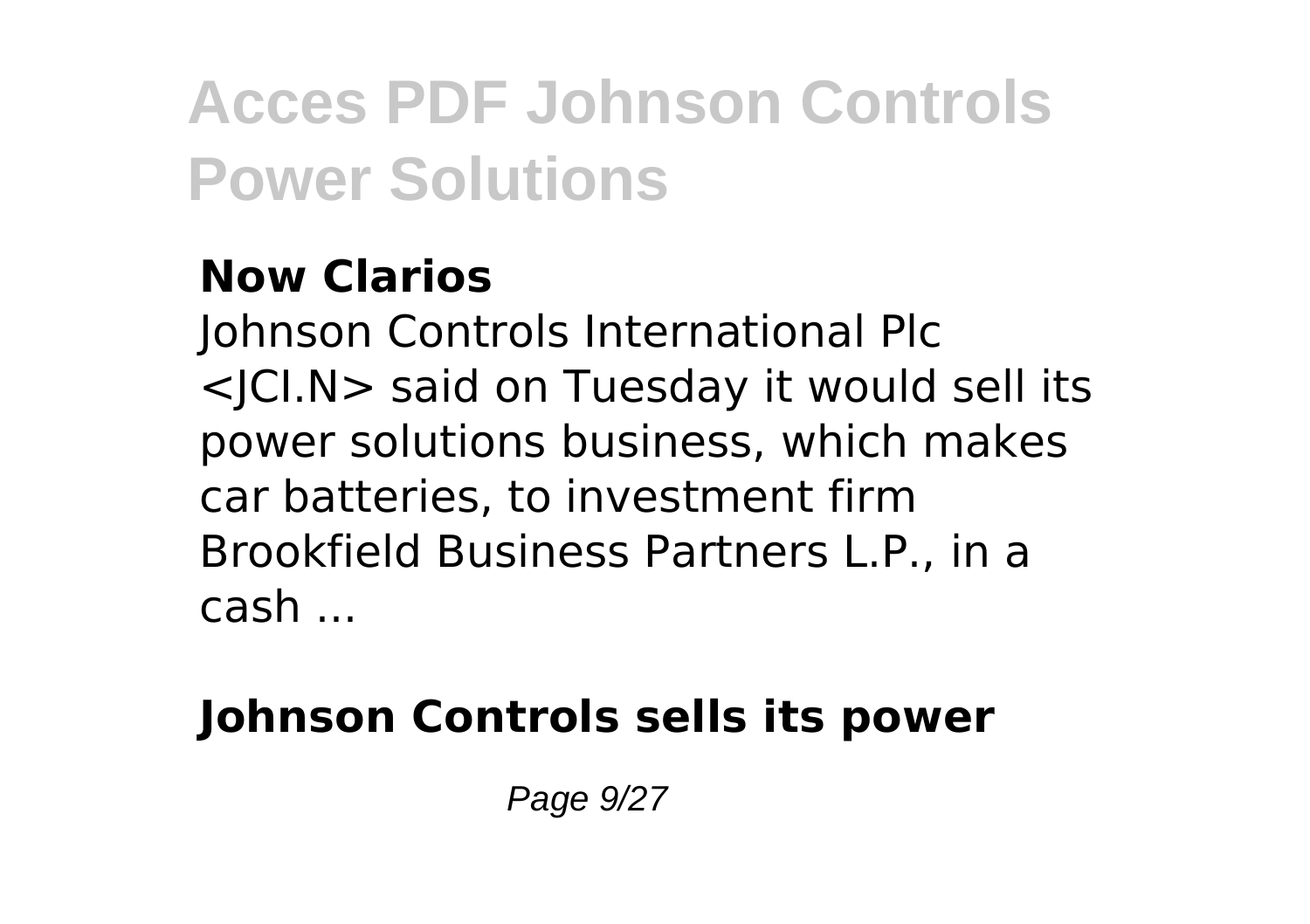### **business to Brookfield in ...**

Johnson Controls announced it will sell Power Solutions, its automotive battery business based in Glendale, to Canadian firm Brookfield Business Partners LP and its institutional partners for \$13 ...

#### **Johnson Controls sells Power Solutions division for \$13.2 ...**

Page 10/27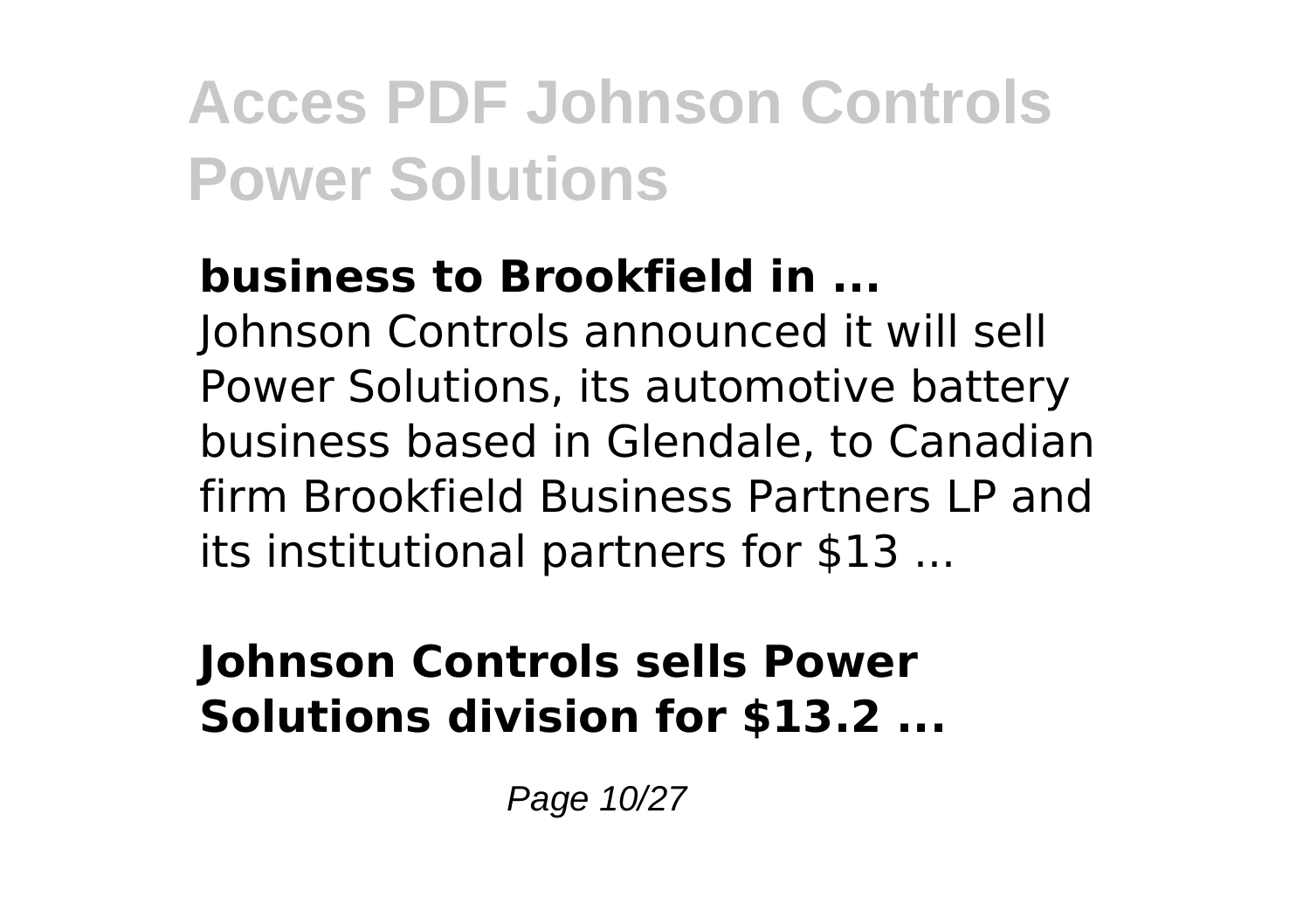In November 2018, Johnson Controls International plc announced a definitive agreement to sell its Power Solutions business to Brookfield Business Partners L.P. together with institutional partners including Caisse de dépôt et placement du Québec the (collectively, the sponsor) in a cash transaction valued at \$13.2 billion.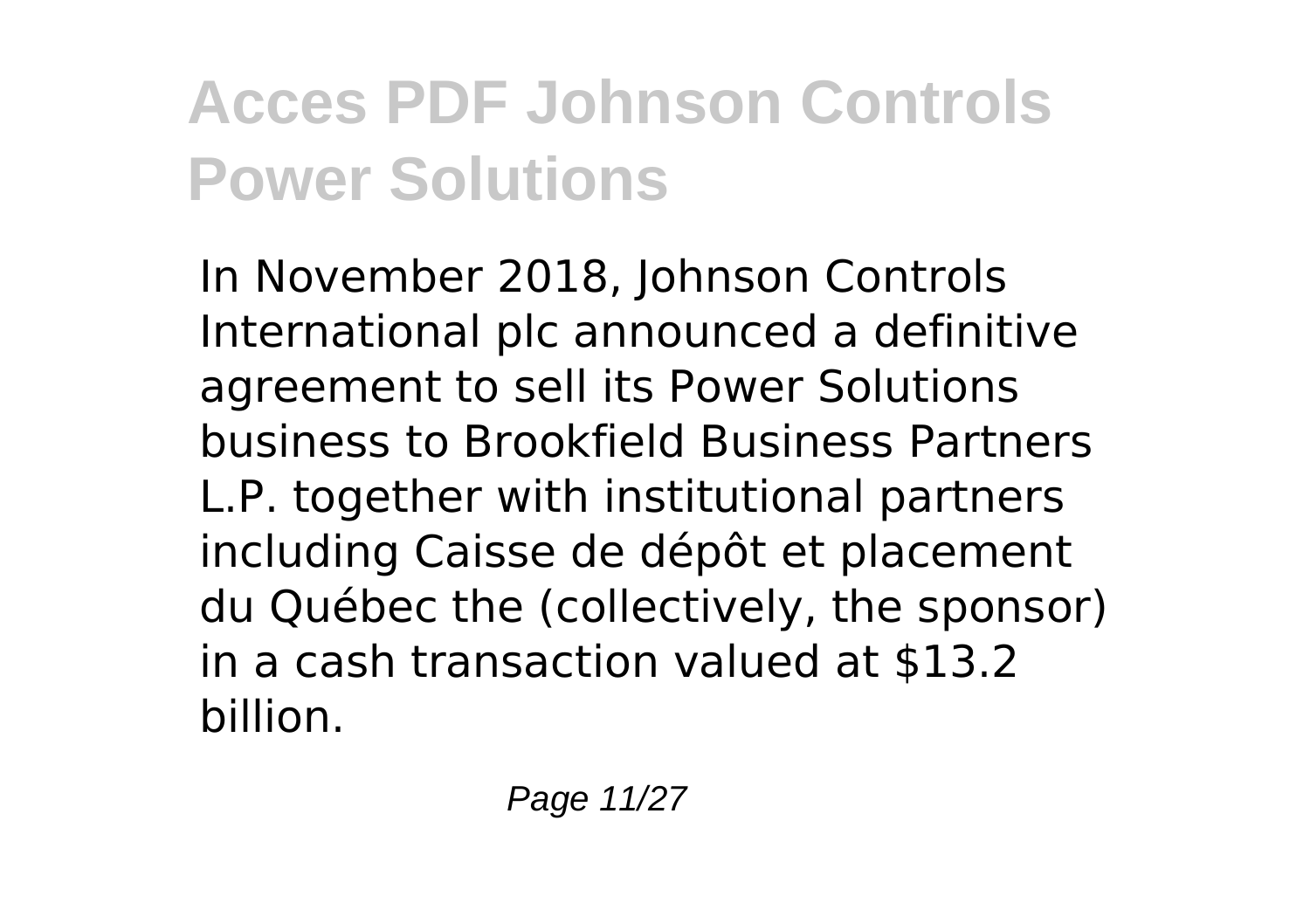### **Moody's assigns ratings to Power Solutions, Corporate ...**

Johnson Controls Hitachi : A joint venture in 2015 with Hitachi in Japan for RAC, PAC, VRF and Chiller business. Johnson Controls-Saft Advanced Power Solutions: Johnson Controls-Saft Advanced Power Solutions (JCS) was a joint venture

Page 12/27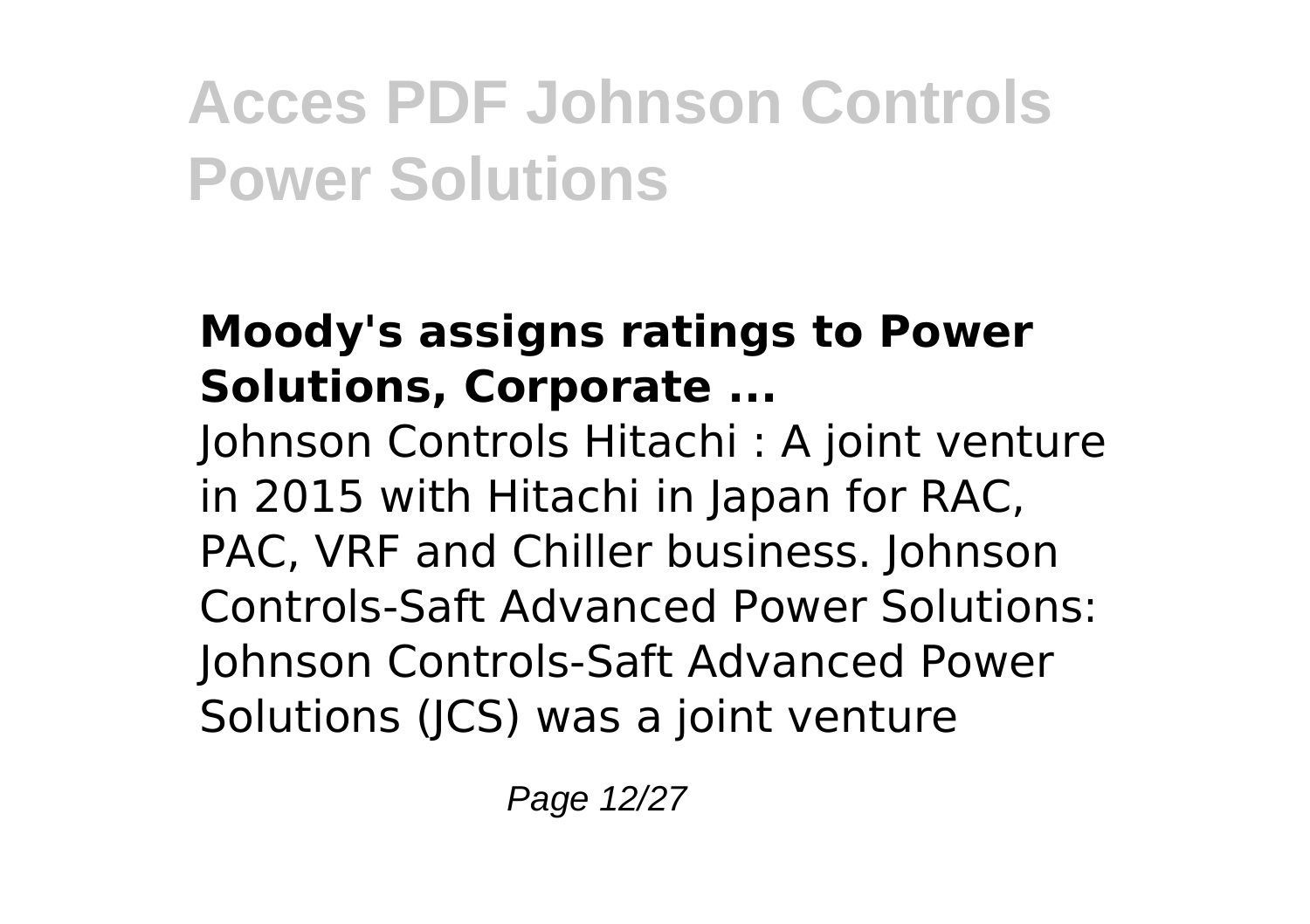between Johnson Controls and French battery company Saft Groupe S.A..

### **Johnson Controls - Wikipedia**

Walicki ran the business, known as Power Solutions, for Johnson Controls. Clarios is the largest manufacturer of automotive batteries in the world, producing roughly one out of every three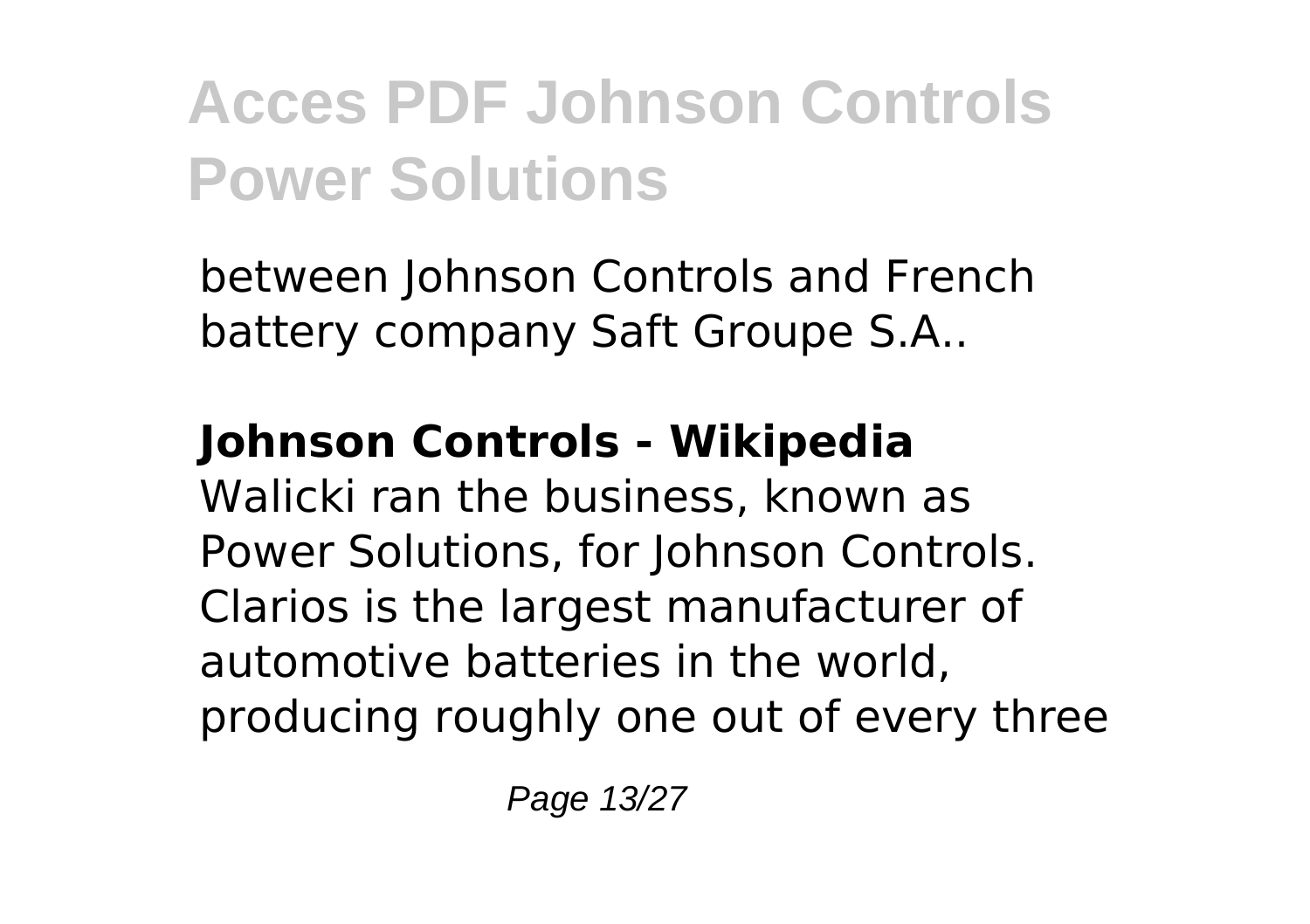...

#### **Johnson Controls' automotive battery business now a new ...** Johnson Controls Power Solutions has sold off its automotive battery business to Brookfield Business Partners for \$13.2 billion. That includes its more than 16,000 employees across 56 locations ...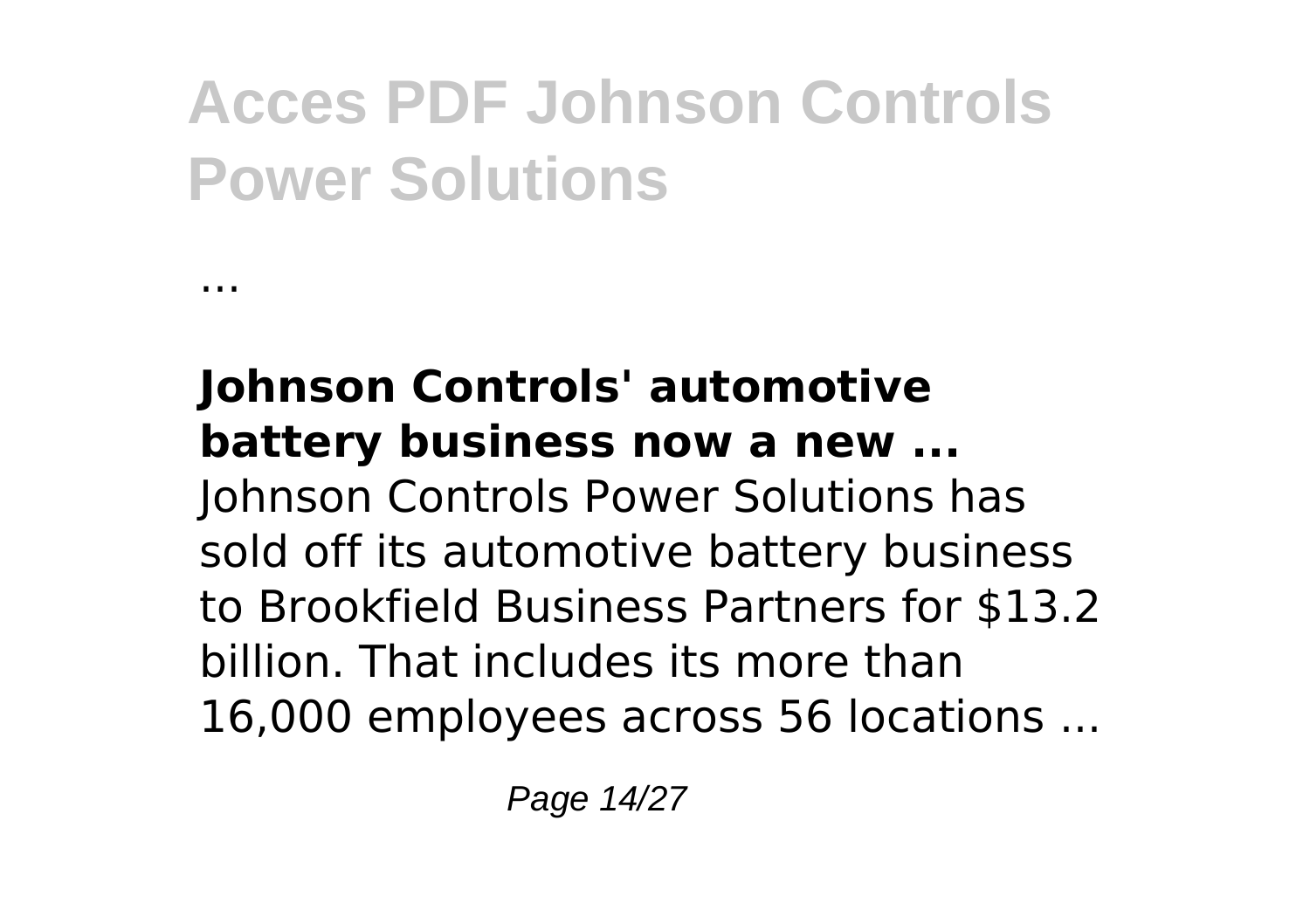### **Johnson Controls Sells Off Its Automotive Battery Business**

The power solutions business of Johnson Controls was acquired by Brookfield Business Partners in November 2018 for \$13.2 billion. The deal closed last month. Clarios operates as a global energy storage business generating \$8 billion in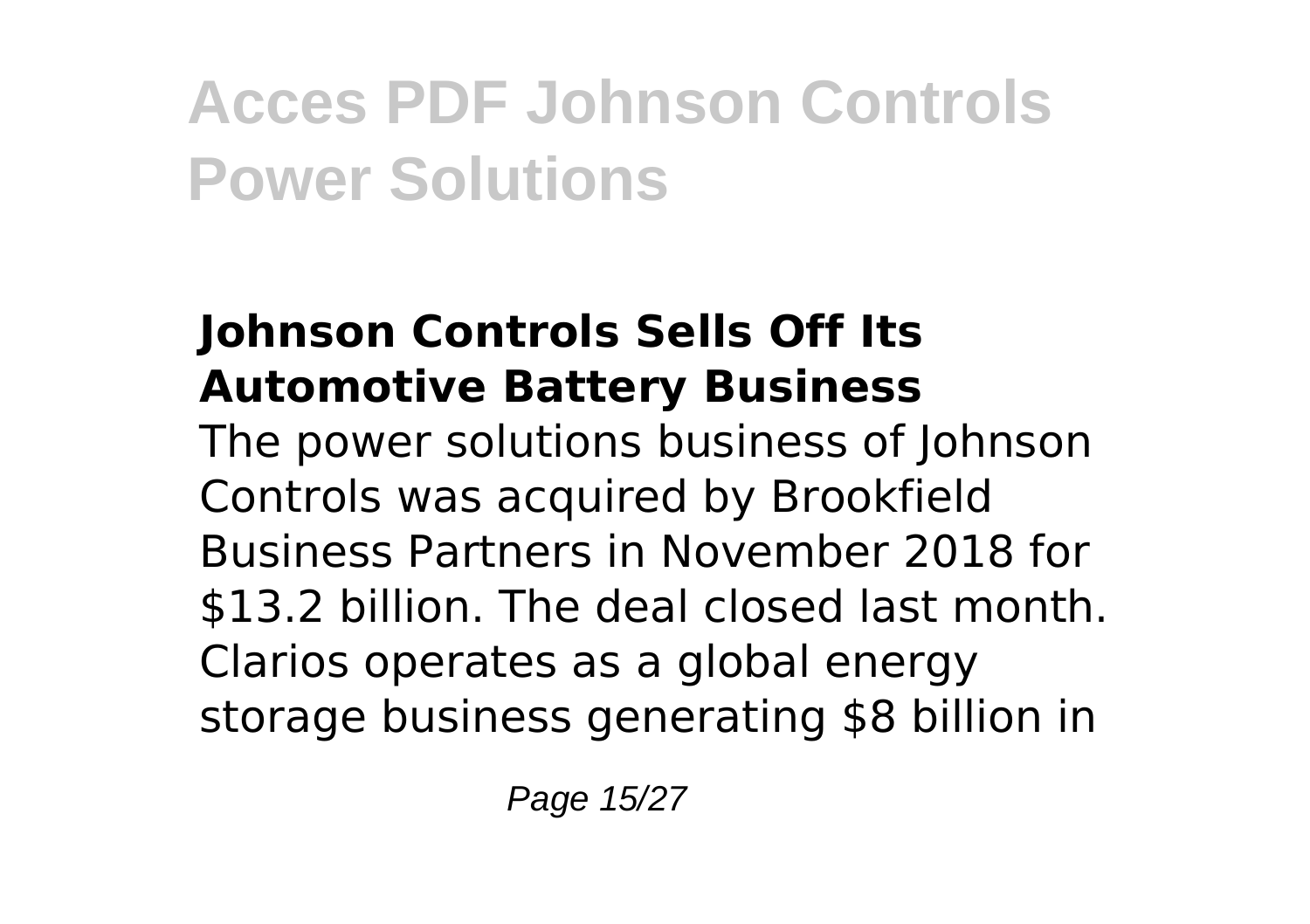revenues with more than 16,000 employees, 56 facilities worldwide and 130 years of expertise.

#### **Battery Power Online | Johnson Controls Power Solutions ...**

Johnson Controls chairman and CEO George Oliver said: "The sale of our power solutions business will create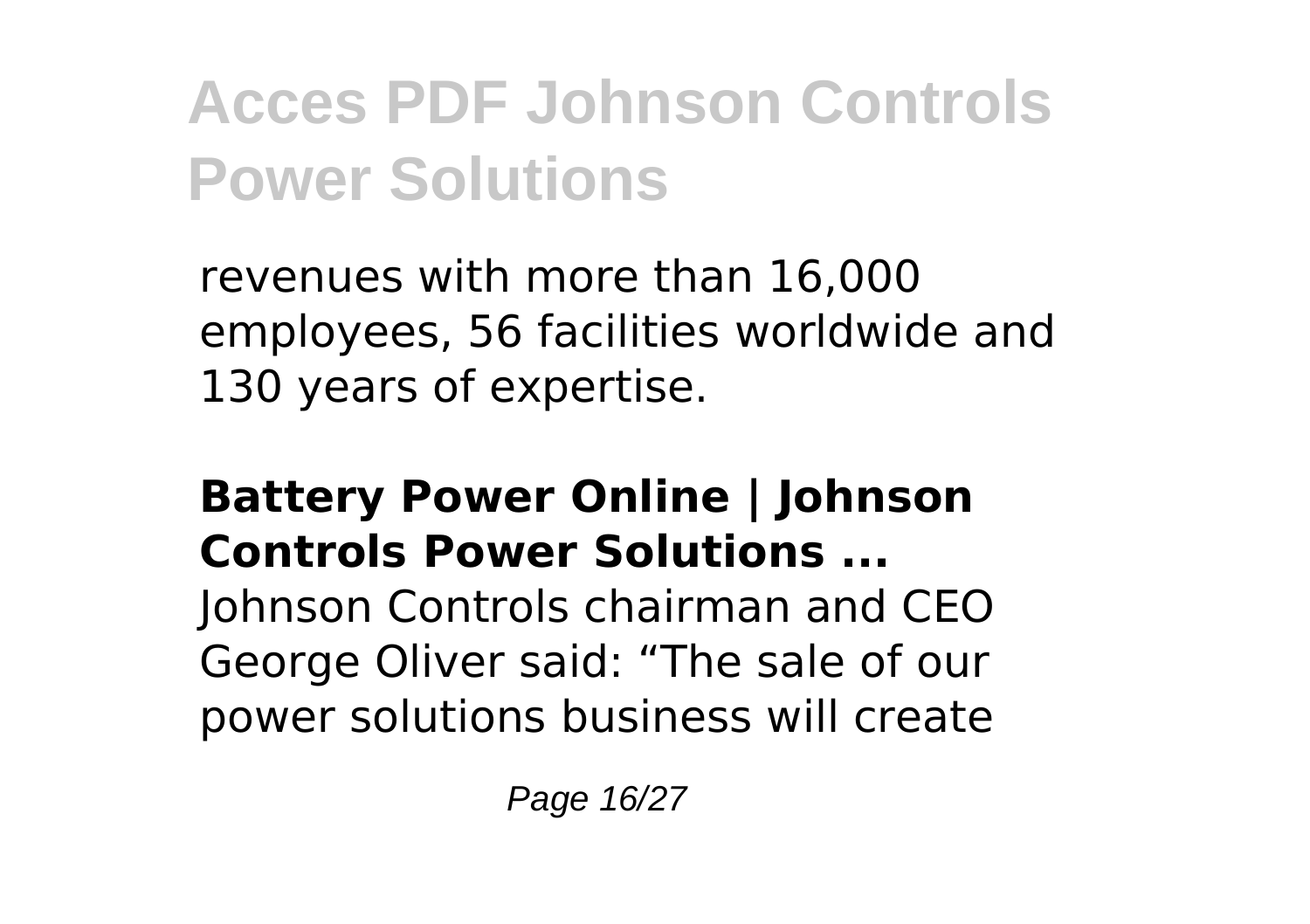value for investors by streamlining our portfolio and giving us the increased financial flexibility to strengthen our balance sheet, return capital to shareholders and create optionality in our Buildings business.

#### **Johnson Controls to sell power solutions business for \$13.2bn**

Page 17/27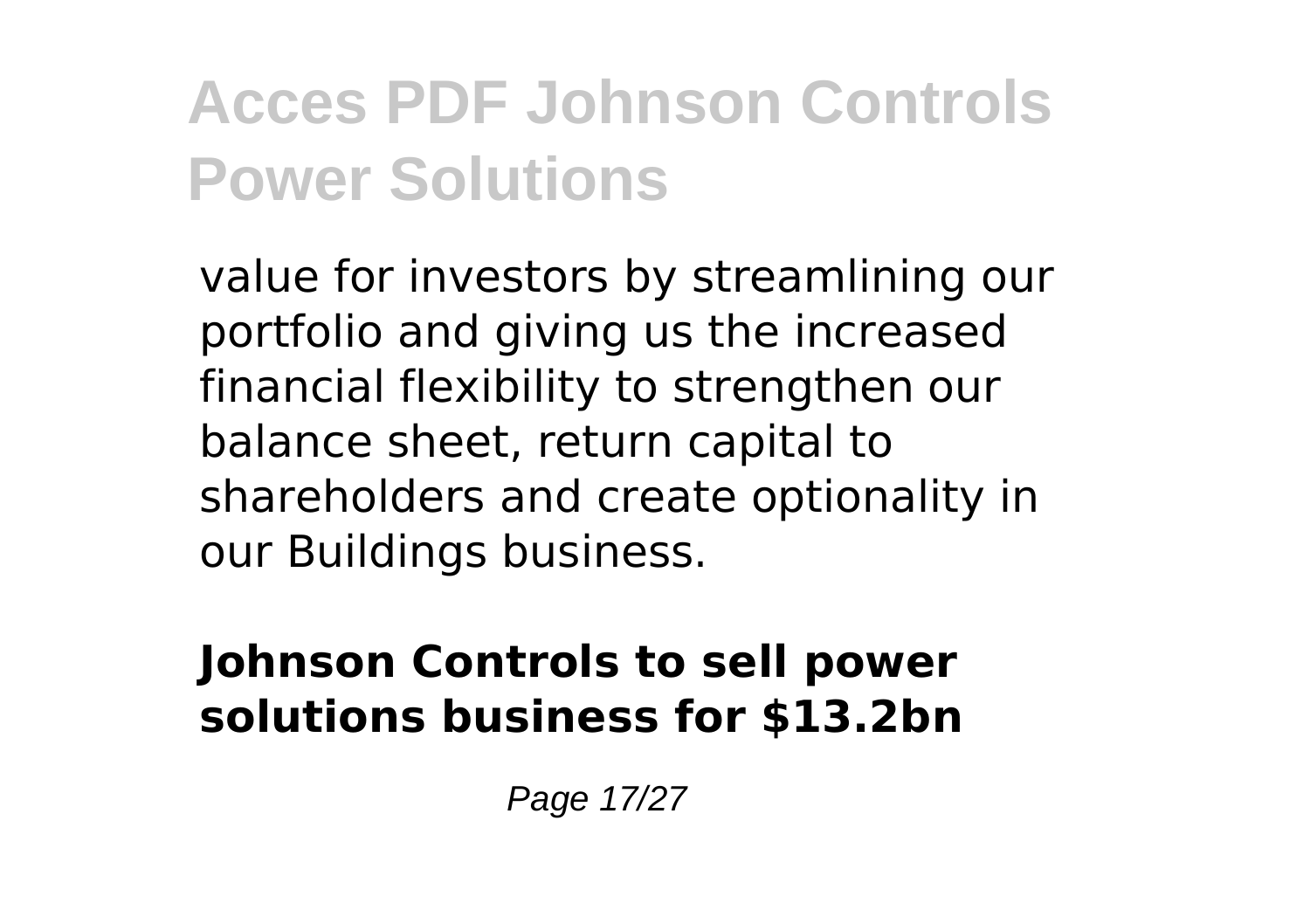Johnson Controls (JCI) has announced that it will sell its Power Solutions battery business to an investment firm, Brookfield Business Partners L.P., in a cash deal valued at \$13.2 billion. JCI has been the biggest producer of lead acid batteries in the world, distributing more than 154 million batteries for cars and trucks and supplying nearly every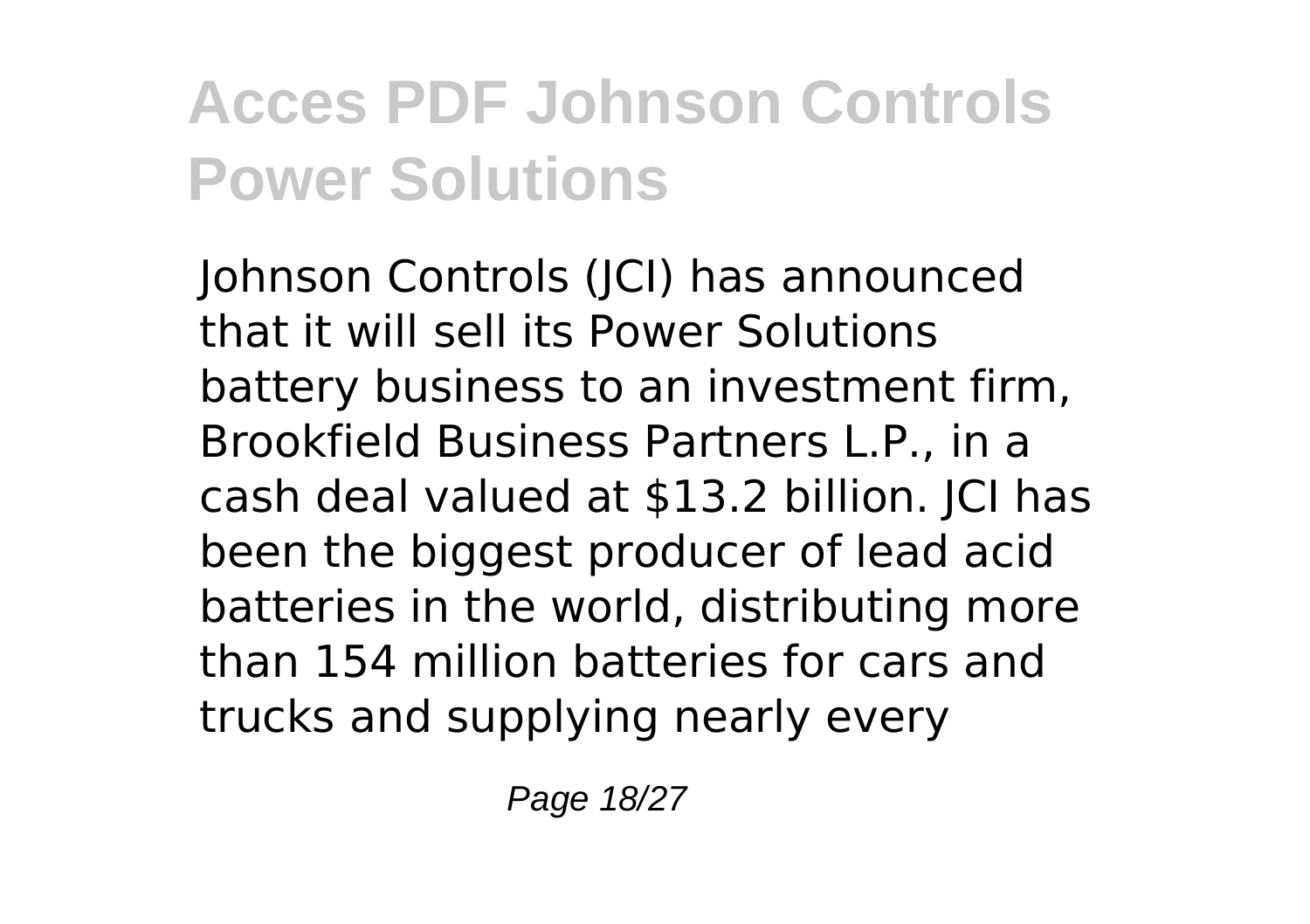carmaker worldwide.

#### **Johnson Controls Leaving Batteries Behind | designnews.com** Johnson Controls International (NYSE: JCI), is a global diversified technology company specializing in creating intelligent buildings, efficient energy solutions, integrated infrastructure and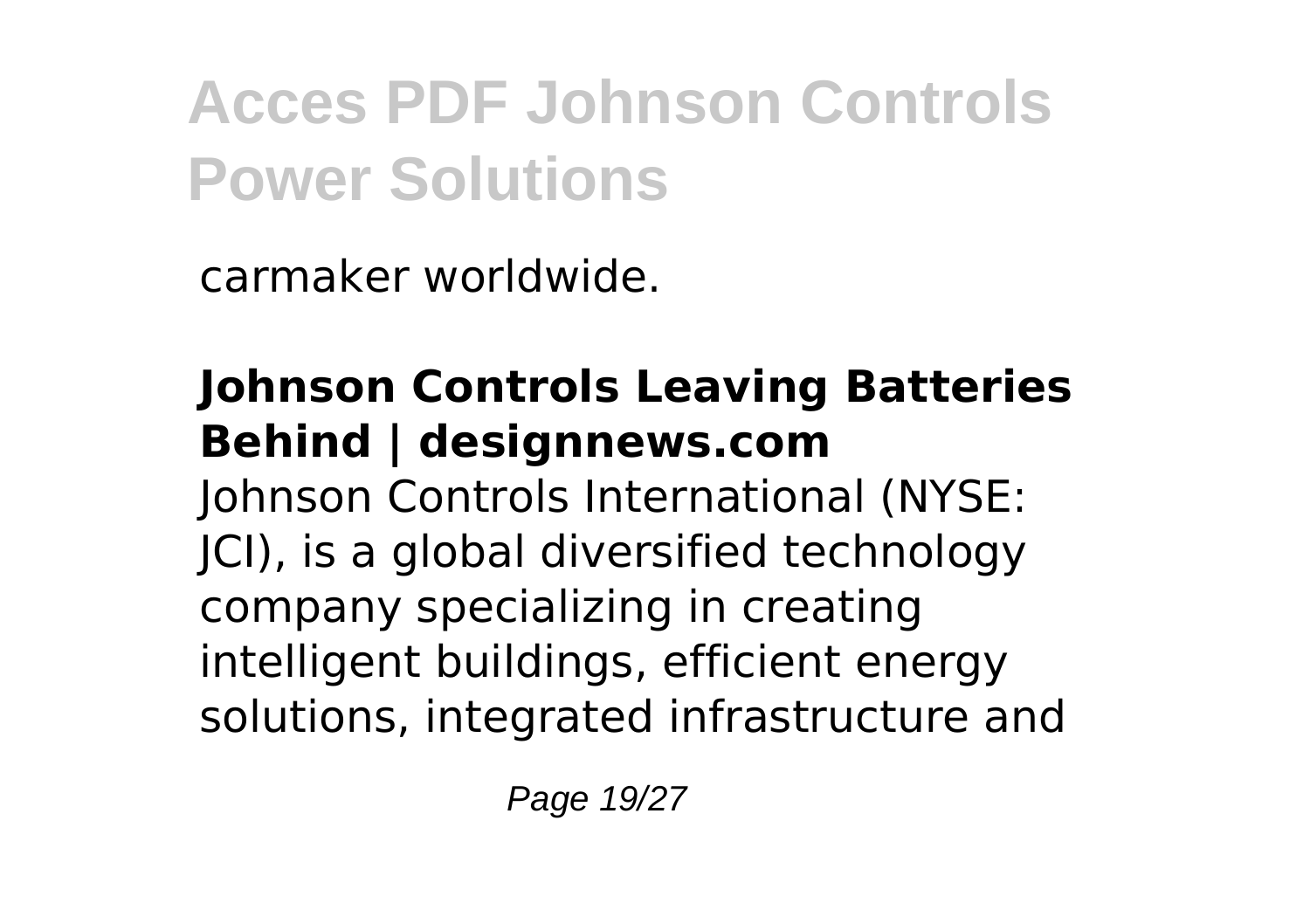...

#### **Johnson Controls' Revenue Could Touch \$25 Billion By 2020 ...** Johnson Controls' decision to sell its Power Solutions business is for a cash deal valued at \$13.2 billion. However, the net cash proceeds are expected to be \$11.4 billion after tax and ...

Page 20/27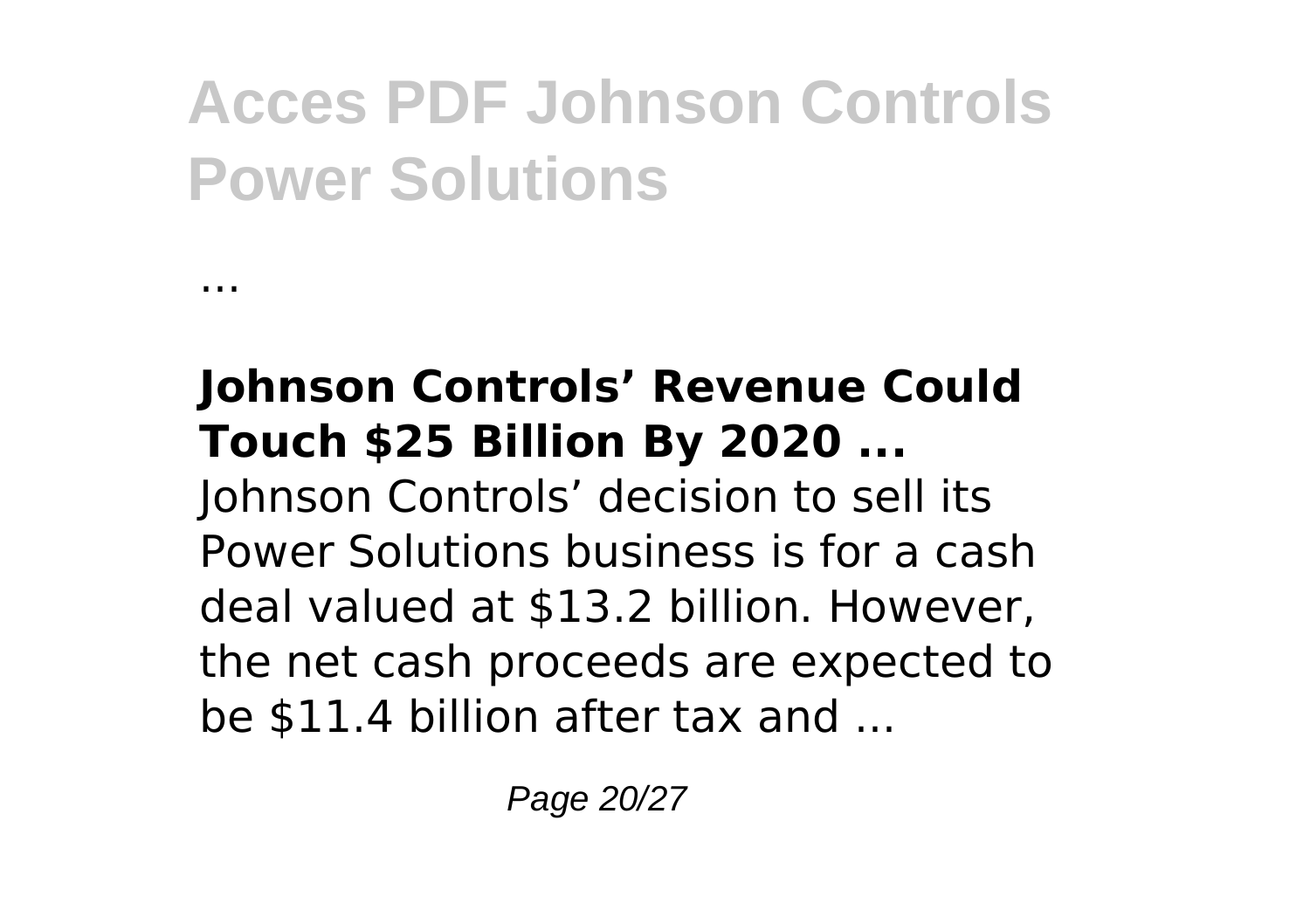### **Did Investors Get A Good Deal With The Sale Of Johnson ...**

Johnson Controls Advanced Power Solutions GmbH. Johnson Controls Advanced Power Solutions GmbH was founded in 2007. The company's line of business includes the manufacturing of storage batteries.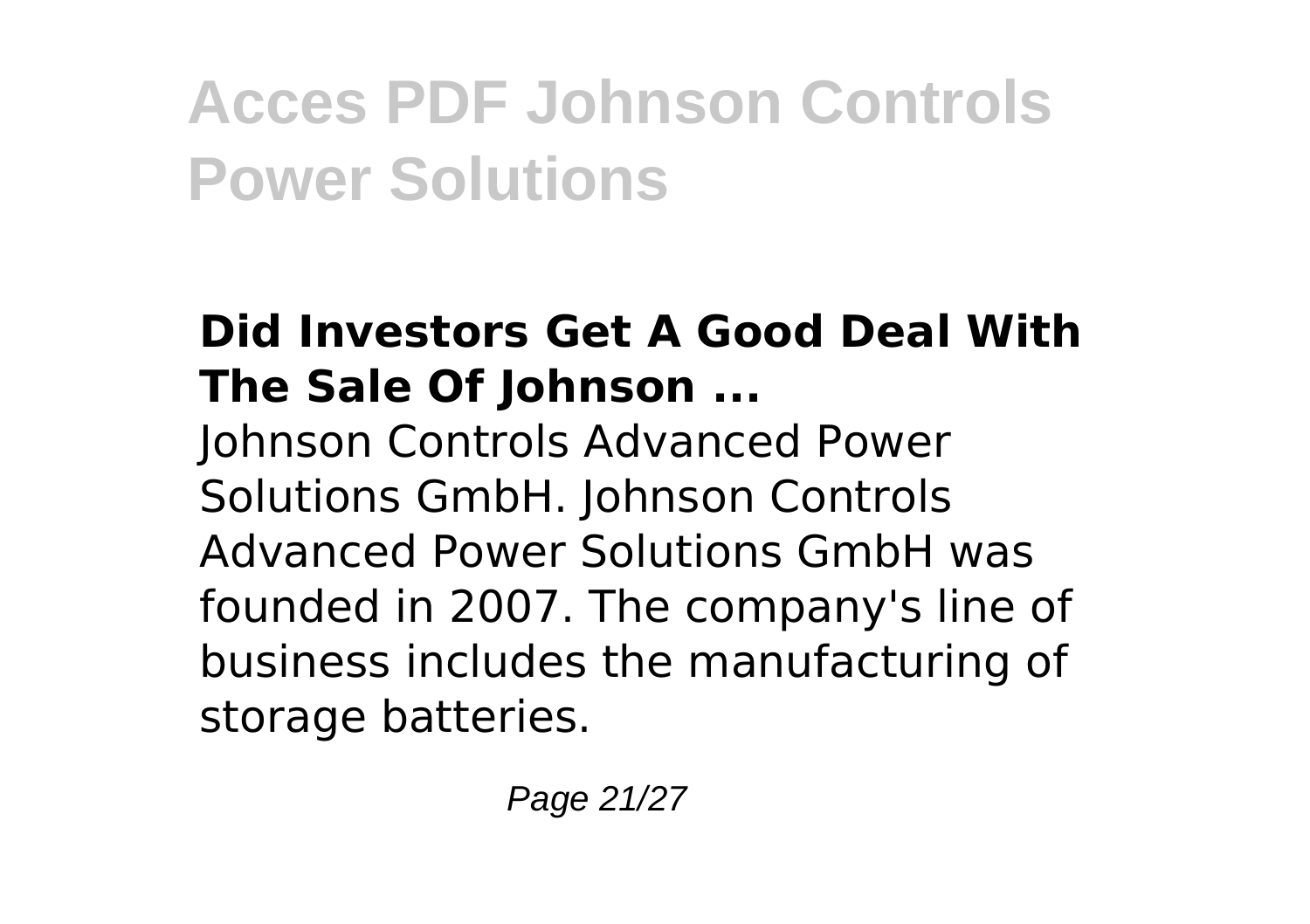#### **Johnson Controls Advanced Power Solutions GmbH - Company ...** Johnson Controls International Plc said on Tuesday it would sell its power solutions business, which makes car batteries, to investment firm Brookfield Business Partners L.P., in a cash deal ...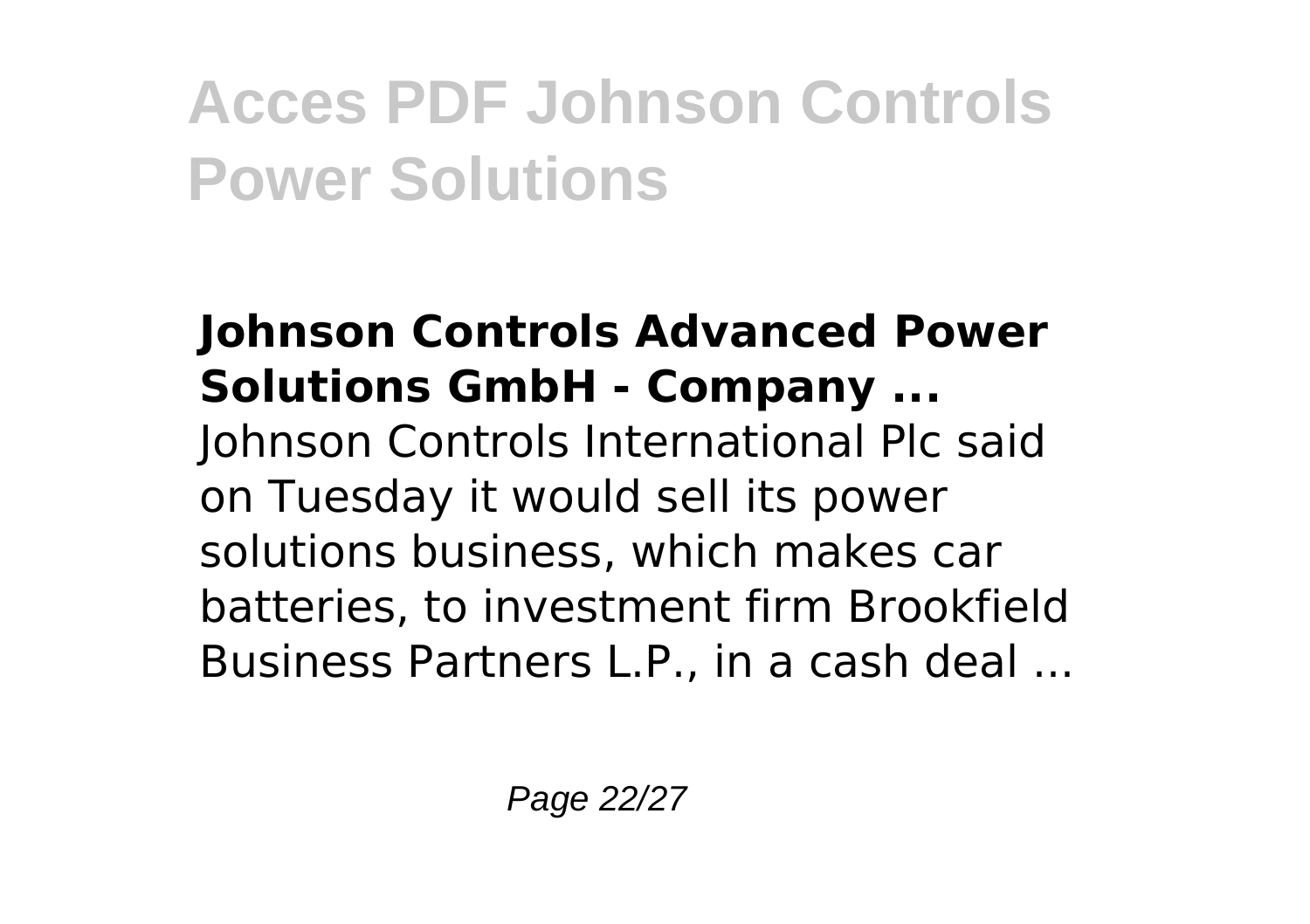#### **Johnson Controls reaches \$13.2 billion deal to sell its ...**

Johnson Controls Power Solutions is the world's largest manufacturer of automotive batteries, supplying approximately 146 million every year to automakers and aftermarket retailers. Our full range of lead-acid and lithiumion battery technology powers nearly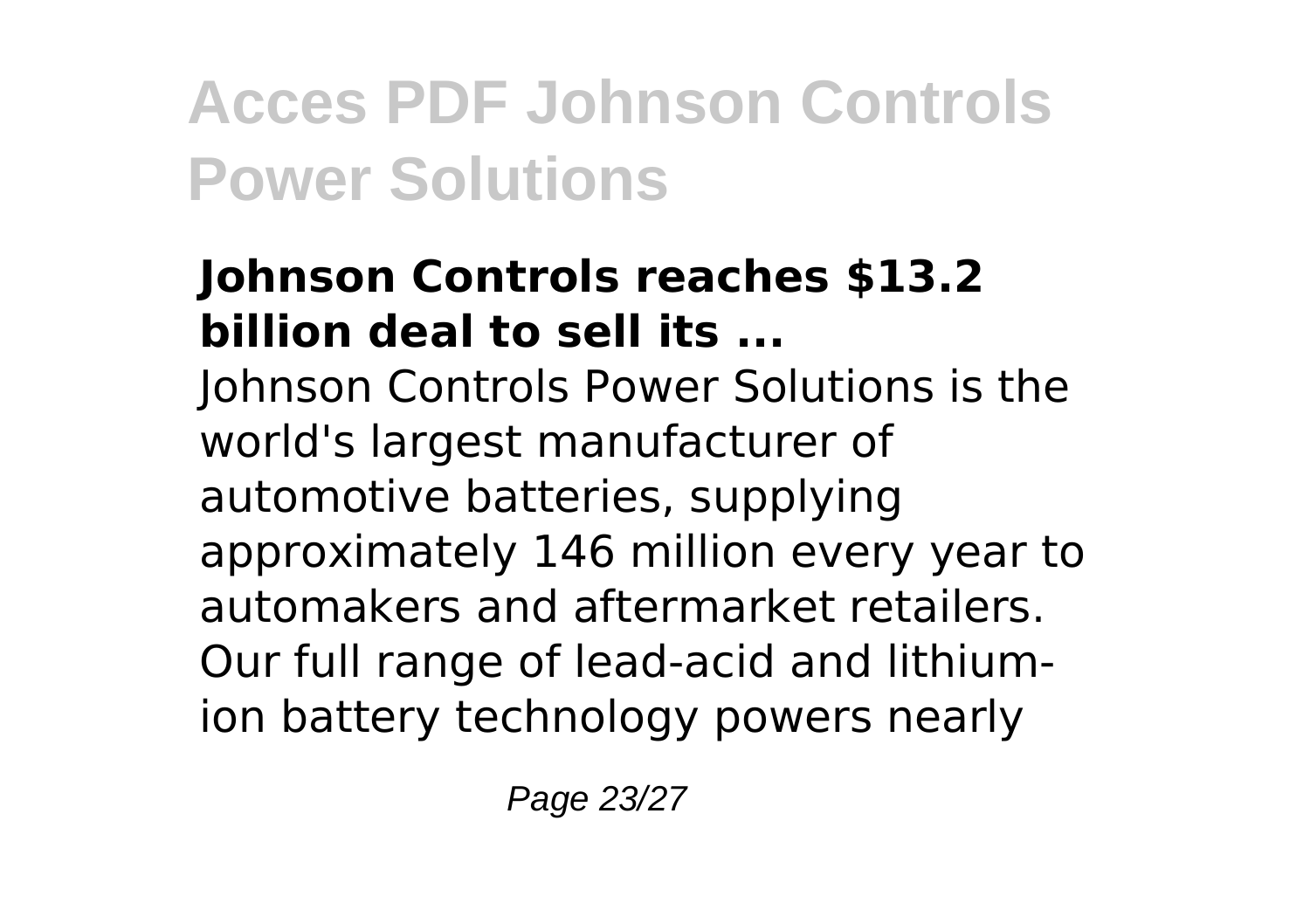every type of vehicle for our customersincluding traditional, start-stop, microhybrid, hybrid and electric.

#### **Johnson Controls announces Power Solutions Financial ...**

Johnson Controls' power solutions business, which produces and distributes about 154 million lead-acid batteries for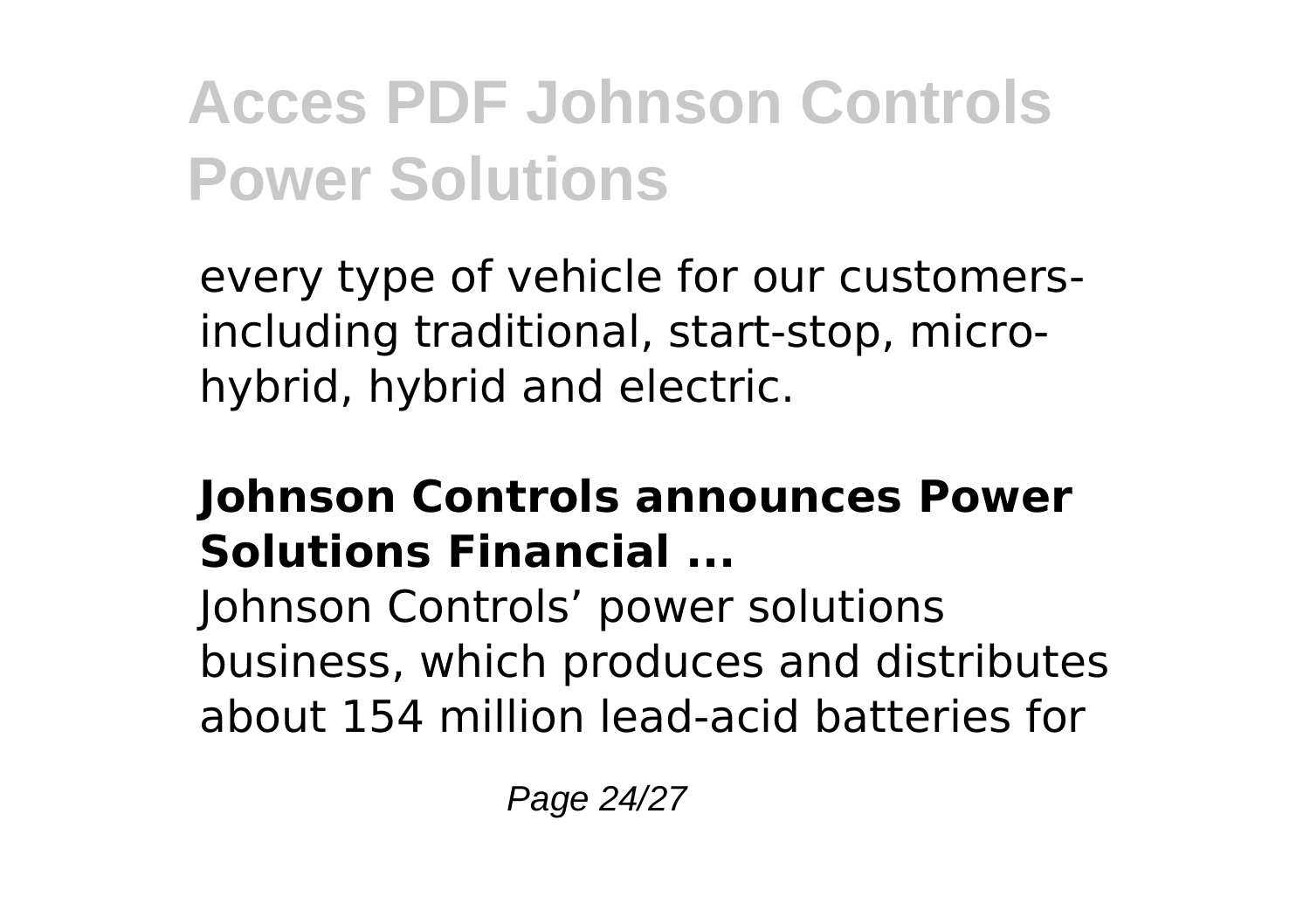passenger cars and light trucks annually, carries higher margins but has been ...

### **Brookfield nearing deal for Johnson Controls power ...**

Clarios, formerly Johnson Controls Power Solutions, launches as a new entity and world leader in advanced energy storage solutions. Clarios was acquired by

Page 25/27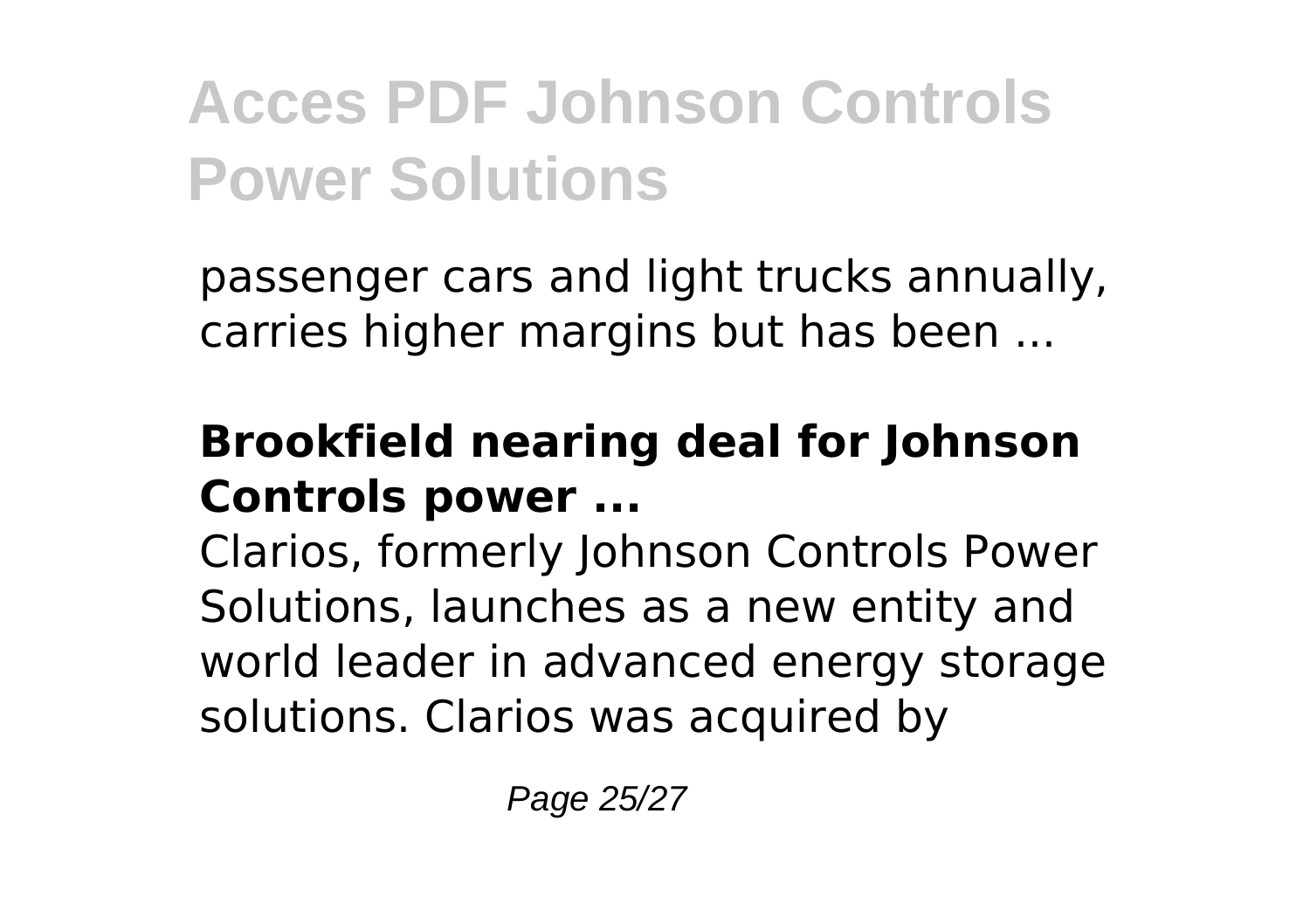Brookfield Business Partners and operates as a global energy storage business generating \$8 billion in revenues with more than 16,000 employees, 56 facilities worldwide and 130 years of expertise.